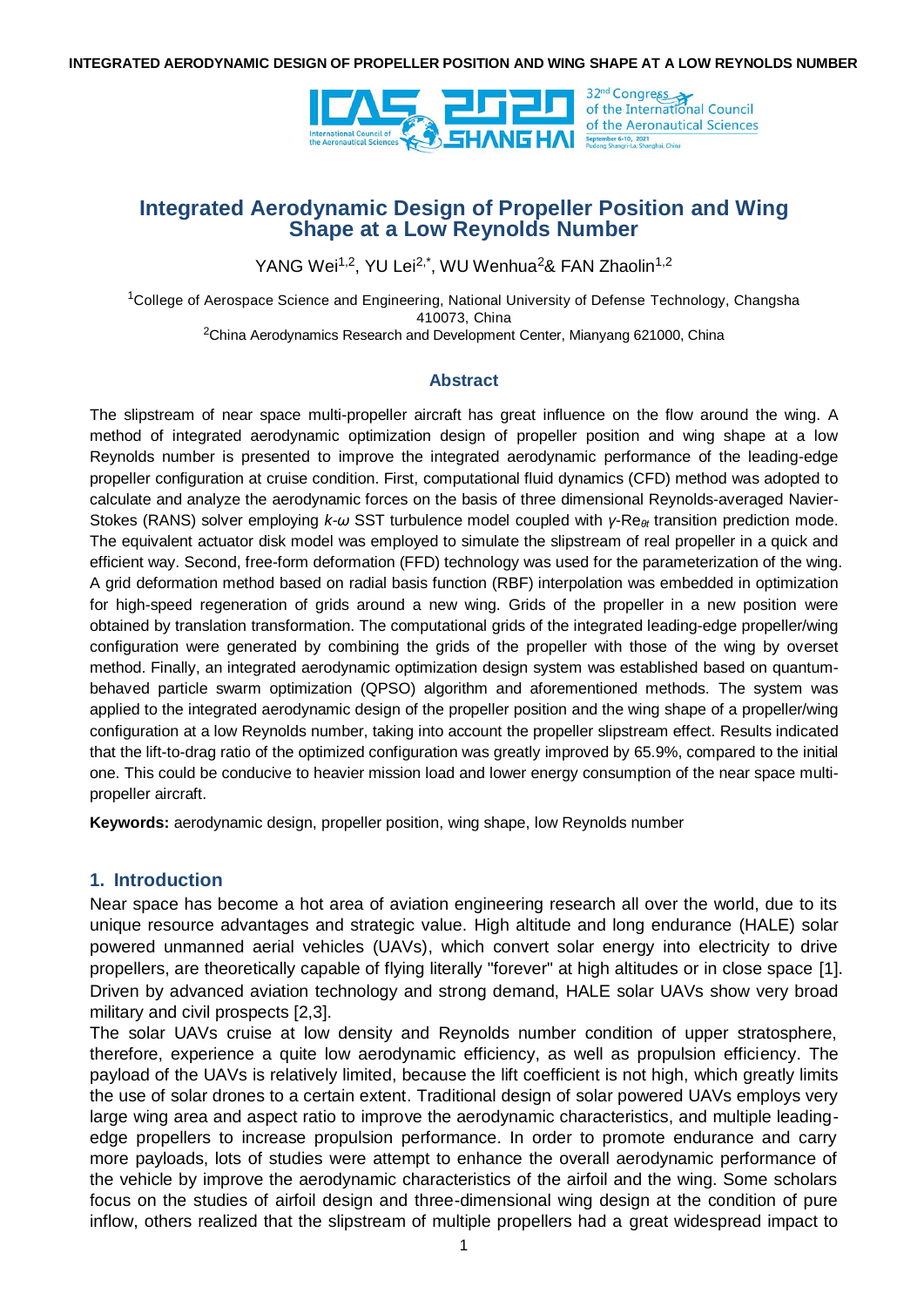the wing and took slipstream effect of fixed propellers into account [4,5].

In recent years, distributed electric propulsion (DEP) technology has been applied more and more widely in the aviation field [6,7]. DEP technology emphasizes the use of multiple small electric propellers instead of a few large propellers. One of the important reasons is that the slipstreams of the distributed multiple propellers can cover most of the wing along the span, so that the aircrafts can make full use of slipstream lift to greatly improve the aerodynamic performance of the wings, so as to meet the requirements of lifting load and long endurance flight [8]. The DEP technology has been soon applied to the research of solar powered UAV. Wang K [9] and Wang H [10] respectively studied the aerodynamic influence of distributed propeller slip flow on solar-powered unmanned aerial vehicle. They found that propellers slipstreams would increase the lift and drag of the wing, decrease the lift-drag ratio, and also inhibit flow separation. Wang K [5] also carried out a study on the coupling aerodynamic design of a multiple propellers/wing configuration. Parameters were designed firstly, such as the number of propellers, diameter, pitch between the propeller and the wing, and then the shape of the wing was optimized to improve the aerodynamic performance of the configuration.

Compared with the large propeller power system, the influence of multiple propellers on the boundary layer the downstream wing is much greater. This means propeller position, especially, the height, has a dominant influence on the slipstream region and the downstream flow around the wing. Therefore, propeller position is a significant and non-negligible factor in aerodynamic design. Unawareness of either the existence or the location of the propellers in design will lead to the deviation of overall aerodynamic performance and endurance of the UAVs. However, considering the influence of the distributed propeller slipstream on the aerodynamic performance of the wing, the coupling optimization design is rarely studied of the distributed propeller installation position and the aerodynamic profile of the wing.

In this thesis, a method of integrated aerodynamic optimization design of propeller position and wing shape is presented to improve the integrated aerodynamic performance of the leading-edge propeller configuration in cruise condition at a low Reynolds number. CFD method on the basis of three dimensional Reynolds-averaged Navier-Stokes solver was used to calculate and analyze the aerodynamic forces. The equivalent actuator disk model was employed to simulate the slipstream of real propeller in a quick and efficient way. FFD technology was used for parameterization of the wing, which was a mature method in the aspect of aircraft shape parameterization and could accurately describe the locality of surface deformation. A grid deformation method based on radial basis function (RBF) interpolation was embedded in optimization for fast and robust regeneration of grids around a new wing. Grids of the propeller in a new position were obtained by translation transformation. The grids of the propeller were then combined with those of the wing by overset method to generate computational grids of the integrated leading-edge propeller/wing configuration. QPSO algorithm was used to search for the best in the optimization design as it had high global convergence and efficiency.

### **2. Numerical Methods**

## 2.1 Governing Equation

In the inertial Cartesian coordinate system, ignoring the body-force, the Navier-Stokes equation can be expressed as:

$$
\frac{\partial Q}{\partial t} + \frac{\partial E}{\partial x} + \frac{\partial F}{\partial y} + \frac{\partial G}{\partial z} = \frac{NVIS}{Re} \cdot \left( \frac{\partial E_{\nu}}{\partial x} + \frac{\partial F_{\nu}}{\partial y} + \frac{\partial G_{\nu}}{\partial z} \right)
$$
(1)

In which,

$$
Q = \begin{pmatrix} \rho \\ \rho u \\ \rho v \\ \rho w \\ \rho e \end{pmatrix}, E = \begin{pmatrix} u\rho \\ u\rho u + p \\ u\rho v \\ u\rho w \\ u\rho h \end{pmatrix}, F = \begin{pmatrix} v\rho \\ v\rho u \\ v\rho u \\ v\rho v + p \\ v\rho h \end{pmatrix}, G = \begin{pmatrix} w\rho \\ w\rho u \\ w\rho v \\ w\rho w + p \\ w\rho h \end{pmatrix},
$$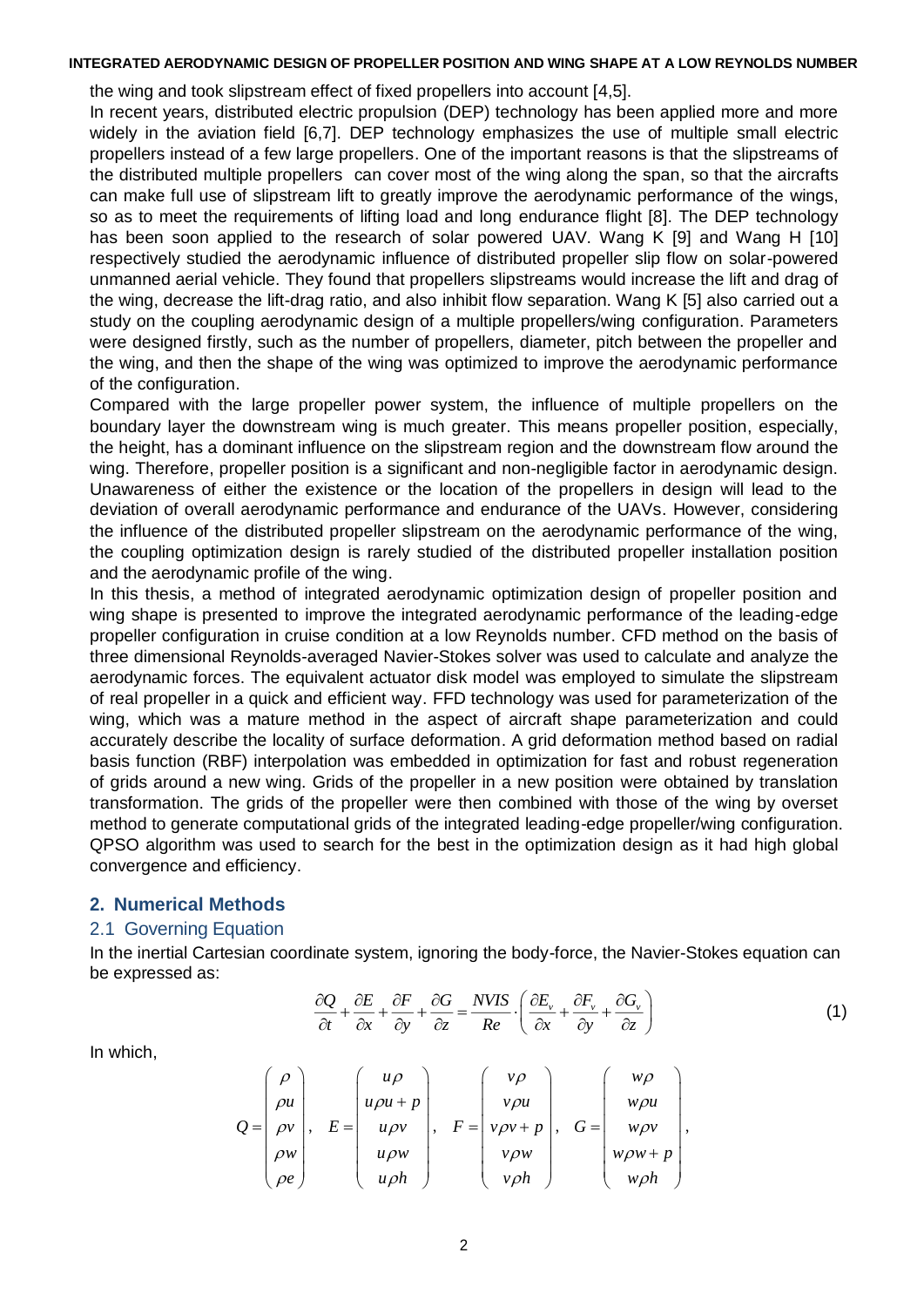$$
E_{v} = \begin{pmatrix} 0 & & & \\ & \tau_{xx} & & \\ & & \tau_{xy} & \\ & & & \tau_{xz} \\ & & & & \tau_{xz} \\ kT_{x} + u\tau_{xx} + v\tau_{xy} + w\tau_{xz} \end{pmatrix}, \quad F_{v} = \begin{pmatrix} 0 & & & \\ & \tau_{yx} & & \\ & & \tau_{yy} & \\ & & \tau_{yz} & \\ & & & \tau_{yz} \\ kT_{y} + u\tau_{yx} + v\tau_{yy} + w\tau_{yz} \end{pmatrix}, \quad G_{v} = \begin{pmatrix} 0 & & & \\ & \tau_{zx} & & \\ & & \tau_{zx} & \\ & & \tau_{zz} & \\ kT_{z} + u\tau_{zx} + v\tau_{zy} + w\tau_{zz} \end{pmatrix}.
$$

Equation (1) becomes Euler equation if *NVIS*=0, and Navier-Stokes equation if *NVIS*=1. *ρ*, *u*, *v*, *w*, *p*, *e* and *h* represent gas density, velocity component in *x*, *y* and *z* directions, pressure, internal energy and total enthalpy respectively.

### 2.2 Equivalent Actuator Disk Model

In the process of optimal design, the propeller slip flow needs to be numerically simulated for many times. In order to improve the efficiency of the flow field calculation and optimization design, the equivalent disk was used to replace the real propeller, and the acceleration and rotation effect on the airflow was simulated to obtain the slipstream effect similar to the real propeller.

Equivalent disk model simplifies the three-dimensional propeller blades rotating area to a thickness round disk. It deals with the upstream inflow and downstream outflow through the disk by the timeaveraged method and the steady state approximation, so that the flow before and after the disk has the same parameters to the propeller [11,12]. The increment of airflow pressure before and after the equivalent disk generates thrust while the rotational momentum generates torque. The pressure difference and circumferential velocity difference are different at different positions of the equivalent disk.

In this paper, the front panel of equivalent disk was set as the outflow boundary and the rear panel was set as the inflow boundary, as shown in Figure 1.



Figure 1 – Boundary condition at actuator disk.

### **3. Parameterization Method and Grid Deformation Method**

#### 3.1 Parameterization Method

For the propeller/wing configuration, the propeller position could be parameterized by its coordinates. FFD parameterization technique was established based on Bernstein basis functions and used for the parameterization of the wing.

The FFD algorithm could be regarded as a mapping function from physical space  $R^3$  to mathematical space *R*' 3 ,

$$
X = F(x) \tag{2}
$$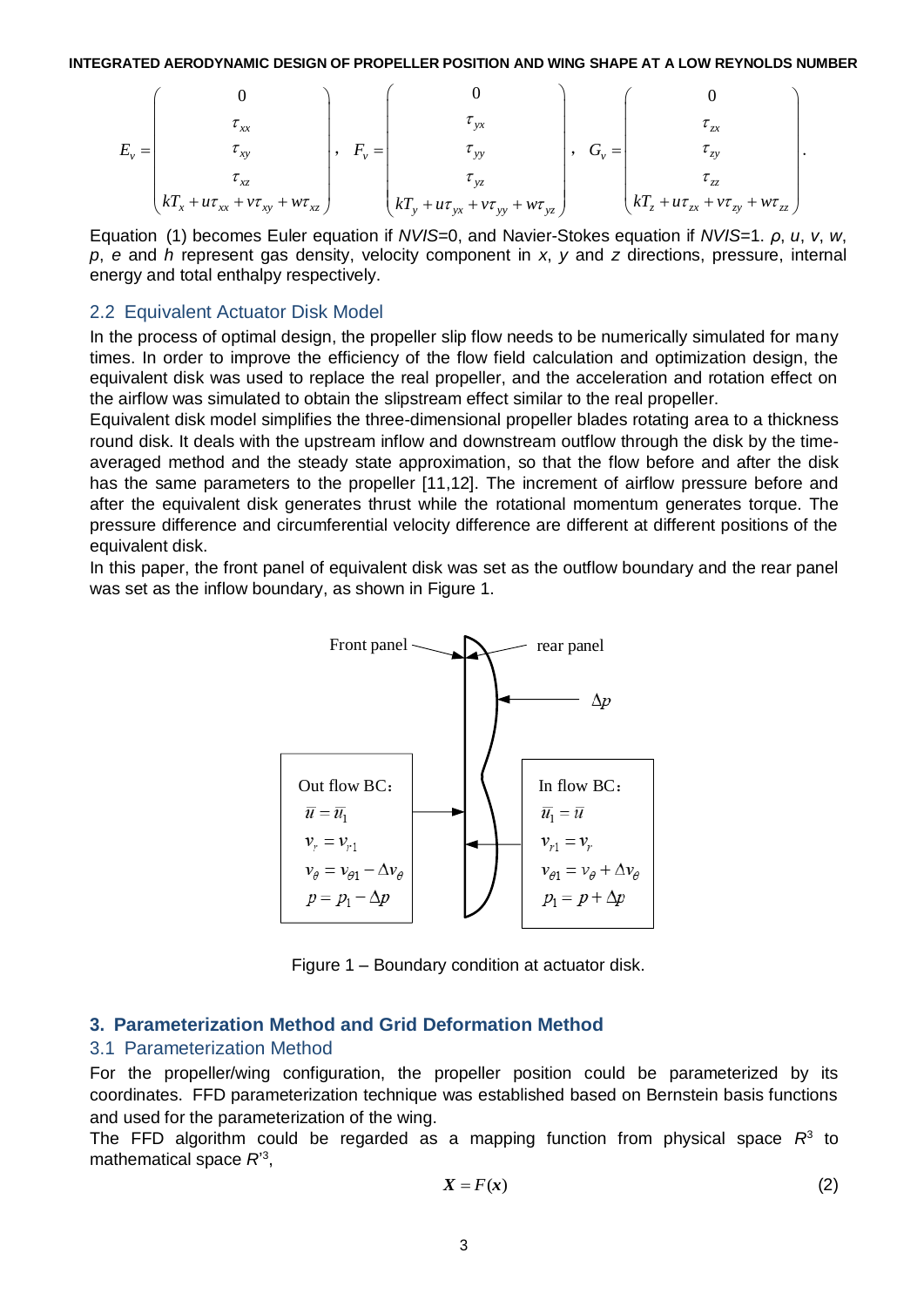where the input vector *x* was the logical coordinate of the entity surface to be deformed in the parameter space, and the output vector *X* was the physical space coordinate of the entity surface after deformation. Detailed procedures of FFD algorithm were referred to reference [13]. In the optimization design process, there were six design parameters in all. One was for the height of the propeller and the other five were for the airfoil of the flat wing. Figure 2 shows the FFD control frame of the wing.



Figure 2 – FFD control frame of the wing.

## 3.2 Grid Deformation Method

A grid deformation method based on radial basis function interpolation was embedded in optimization for high-speed regeneration of grids around a new wing.

After obtaining the deformed surface grids by FFD method, the grid deformation technique based on the RBF interpolation was used to generate a new spatial mesh according to the original spatial mesh and boundary conditions. CPC2 type functions were employed for RBF, as they presented excellent solving adaptability and higher quality and were suitable for large deformation problems. The center point was selected from the points on the moving boundary. The corresponding scalar value was given by boundary displacements, which was specified artificially or solved by the pressure distribution of flow field and the rigid body dynamics equation of motion at the current time step.

## **4. Quantum-Particle Swarm Optimization Algorithm**

Sun introduced the idea of quantum mechanics into particle swarm optimization (PSO) algorithm and came up with quantum-behaved particle swarm optimization (QPSO) algorithm [14,15].

Suppose *M* quantum particles were in the *N*-dimensional space. The core evolutionary equation of QPSO algorithm could be expressed as:

$$
X_{i,n+1}^j = p_{i,n}^j \pm \alpha \left| X_{i,n}^j - C_n^j \right| \ln(1/u_{i,n+1}^j) \quad . \tag{3}
$$

In equation (3), X is a particle;  $i=1,2,...,M$ ;  $j=1,2,...,N$ ; *n* is the number of currant iteration step.  $p'_{i,n}$ is the attractor, and

$$
p_{i,n}^j = \varphi_{i,n}^j P_{i,n}^j + (1 - \varphi_{i,n}^j) G_n^j
$$
 (4)

 $P_{i,n}$  is the previous best (Pbest) position of particle *i*.  $G_n^j$  is the global best (Gbest) position of the particle swarm. C<sup>i</sup>, is the mean value of previous best (Mbest) position of all particles, and

$$
C_n^j = \frac{1}{M} \sum_{i=1}^M P_{i,n}^j (1 \le j \le N) \tag{5}
$$

The probability of "+" is the same to "-" in " $\pm$ ", that is 0.5.  $\alpha$  is an acceleration factor.  $u'_{i,n}$  is a random number evenly distributed in the interval (0,1), and

$$
u_{i,n+1}^j \sim U(0,1) \tag{6}
$$

## **5. Integrated Aerodynamic Design System**

Considering slipstream effect, an integrated aerodynamic optimization design system was established based on QPSO algorithm and aforementioned methods, as shown in Figure 3. Latin hypercube sample (LHS) method was employed to select reasonable initial samples. CFD method and equivalent actuator disk Model were used to solve the slipstream flow field. QPSO algorithm was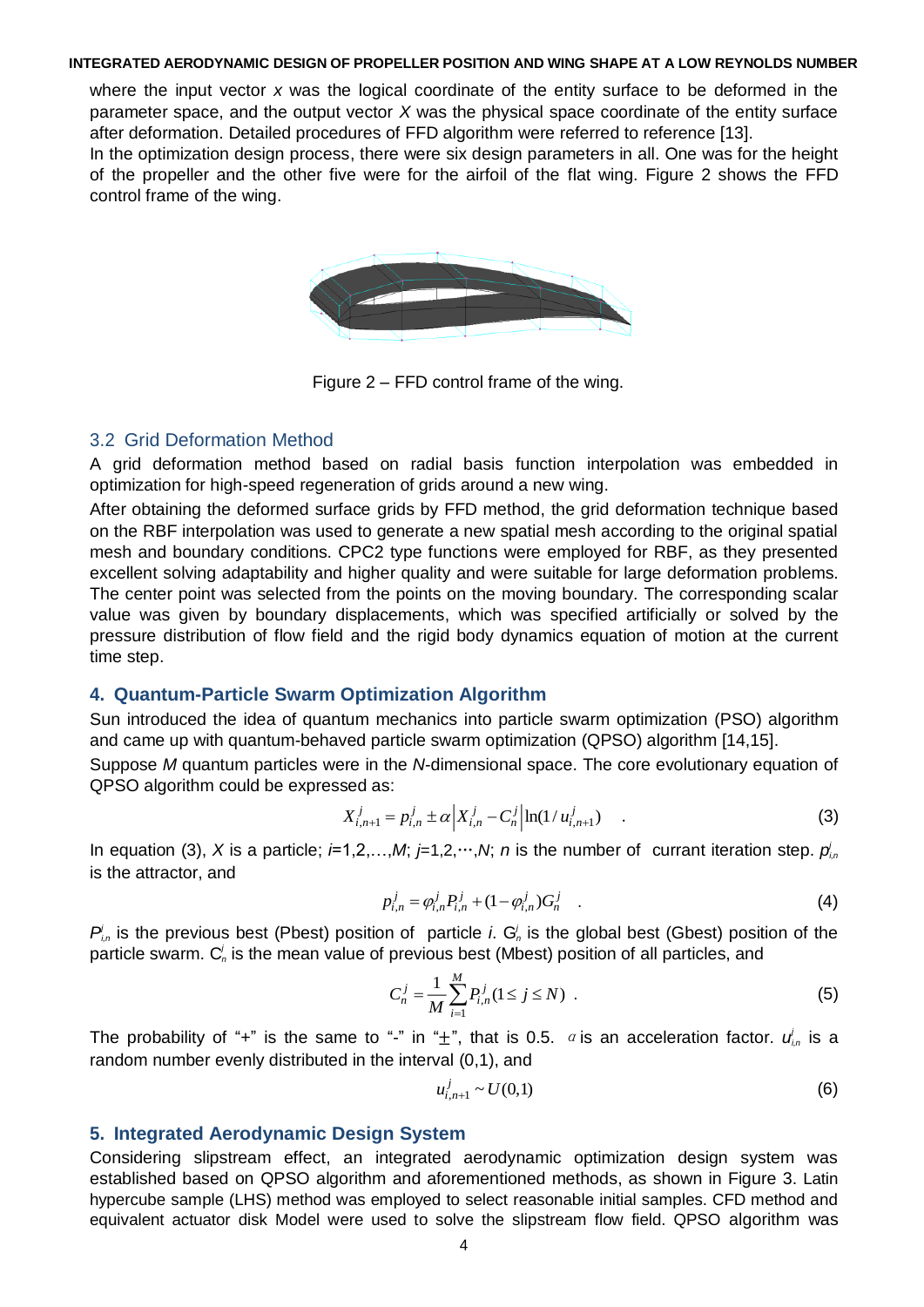employed to search for the optimal solution. The integrated aerodynamic design system can be extended to the design of a solar powered UAV with multiple propellers.



Figure 3 – Integrated aerodynamic optimization design system.

# **6. Results**

# 6.1 Optimal design problem

The integrated aerodynamic design system was applied to improve the aerodynamic performance of a leading-edge propeller/wing configuration. The leading-edge configuration consisted of a section of straight wing of NACA4412 airfoil and a propeller in the front. The chord length and span length of wing were 2 m and 4 m, respectively. The propeller had two blades with a radius of 0.6 m and a revolution of 4800 rpm. The incoming flow was 20 km above the sea level at the speed of 50 m/s. The configuration was shown in Figure 4 with the computational grids. The total number of the grid cell was about 8 million.



Figure 4 – Leading-edge configuration and computational grids.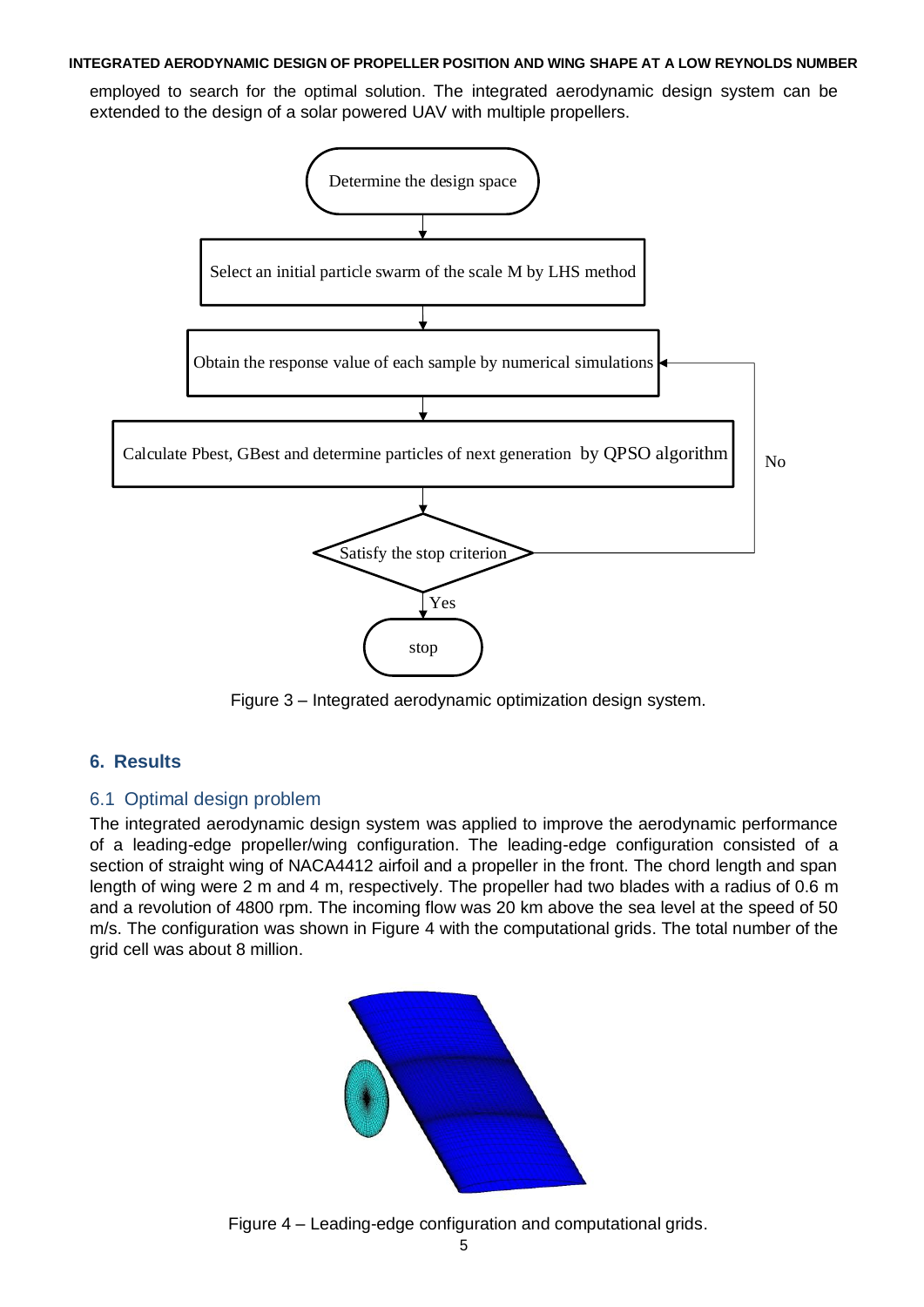Parametric modeling of the airfoil of the wing was carried out by using FFD technology with five design variables, and the range was [-0.1, 0.1]. One design variables *y<sup>p</sup>* was used to describe the normal translation of propeller position, and its range was [-0.6, 0.6].

The objective of the optimization design was to improve the lift-to-drag ratio of the leading-edge configuration by optimizing the position of the propeller and the shape of the wing under the influence of slipstream in a coupled manner. The constraint conditions were that the maximum thickness of the wing should not decrease and the propeller moves along the vertical direction in a specific range. The optimal design problem could be given as follows:

Objective function: min(-C*L*/C*d*)

$$
s.t. \begin{cases} -0.6 \le y_p \le 0.6\\ t_{\text{max}} \ge 0.24 \end{cases}
$$

*t*max referred to the maximum thickness of the wing.

## 6.2 Results

Optimized leading-edge propeller/wing configuration was gained through the search by QPSO algorithm. Table 1 summarizes the aerodynamic characteristics of the configurations before and after optimization at cruise condition. The lift coefficient increased by 10.3% and drag coefficient decreased by 30.6%. The Friction resistance and differential pressure resistance were both significantly reduced. As a result, the lift-to-drag ratio was greatly promoted by 65.9%.

Table 1 – Aerodynamic characteristics before and after optimization.

|           | $C_{L}$ | $C_{D}$ /<br>counts | $C_{DF}$ /<br>counts | $C_{DP}$ /<br>counts | $C_L/C_D$ |
|-----------|---------|---------------------|----------------------|----------------------|-----------|
| Initial   | 0.465   | 134.5               | 77.3                 | 57.2                 | 34.6      |
| Optimized | 0.513   | 93.3                | 53.2                 | 40.1                 | 57.4      |
|           | 10.3    | $-30.6$             | $-31.2$              | $-29.9$              | 65.9      |

As shown in Figure 5, the propeller was right in front of the wing, which meant the center of the propeller was at the same level to the leading-edge point of the wing. After the optimization search of the design system, the position of the propeller was not right in front of the wing any longer. In fact, it was shift up 0.371 m in the vertical direction.



Figure 5 – Relative position of propeller and wing of configuration before and after optimization.

Comparing the optimized airfoil to the initial one, if we look at Figure 6, thickness of the wing hardly changed. However, the position of the maximum thickness moved forward a certain distance. For the upper surface, the profile of the leading edge becomes smoother while the profile of the trailing edge gets smoother. For the lower surface, the opposite is true.

From Figure 7, two negative pressure zones existed on the upper surface of the initial wing. It could be revealed that the leading edge of the initial wing experienced both upwash and downwash effects from propeller slipstream. These were because the initial center of the propeller was right in front of the leading edge of the wing. After design, the amounting position of the propeller was higher in the vertical direction. Therefore, the interface of two negative pressure zones was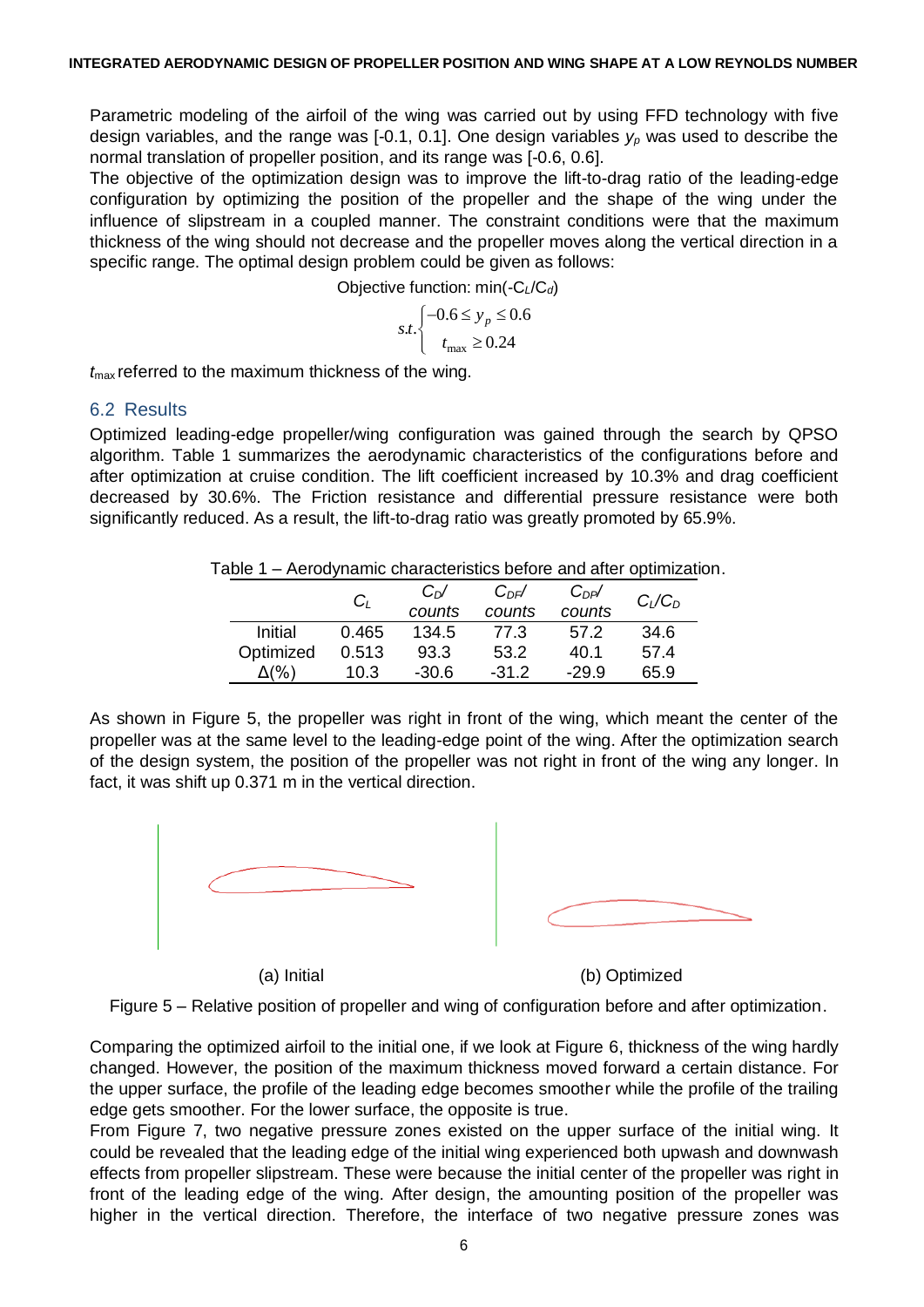removed, and the two zones merged into one on the upper surface of the optimized wing. The spanwise width of the negative pressure region became a little smaller, but chordwise length grew much greater.



Figure 6 – Comparison of the airfoils before and after optimization.



## (b) Optimized

Figure 7 – Surface pressure distribution of the wings before and after optimization.

Further, the pressure coefficient distribution at different spanwise sections were compared and analyzed of the initial configuration and the optimized configuration. Figure 8 shows the comparison of pressure coefficient at the spanwise z=0.4 m before and after optimization. At this section, wings of both initial and optimized configurations were in the slipstream upwash region. Negative pressure decreased at both upper and lower surfaces after optimization, which indicated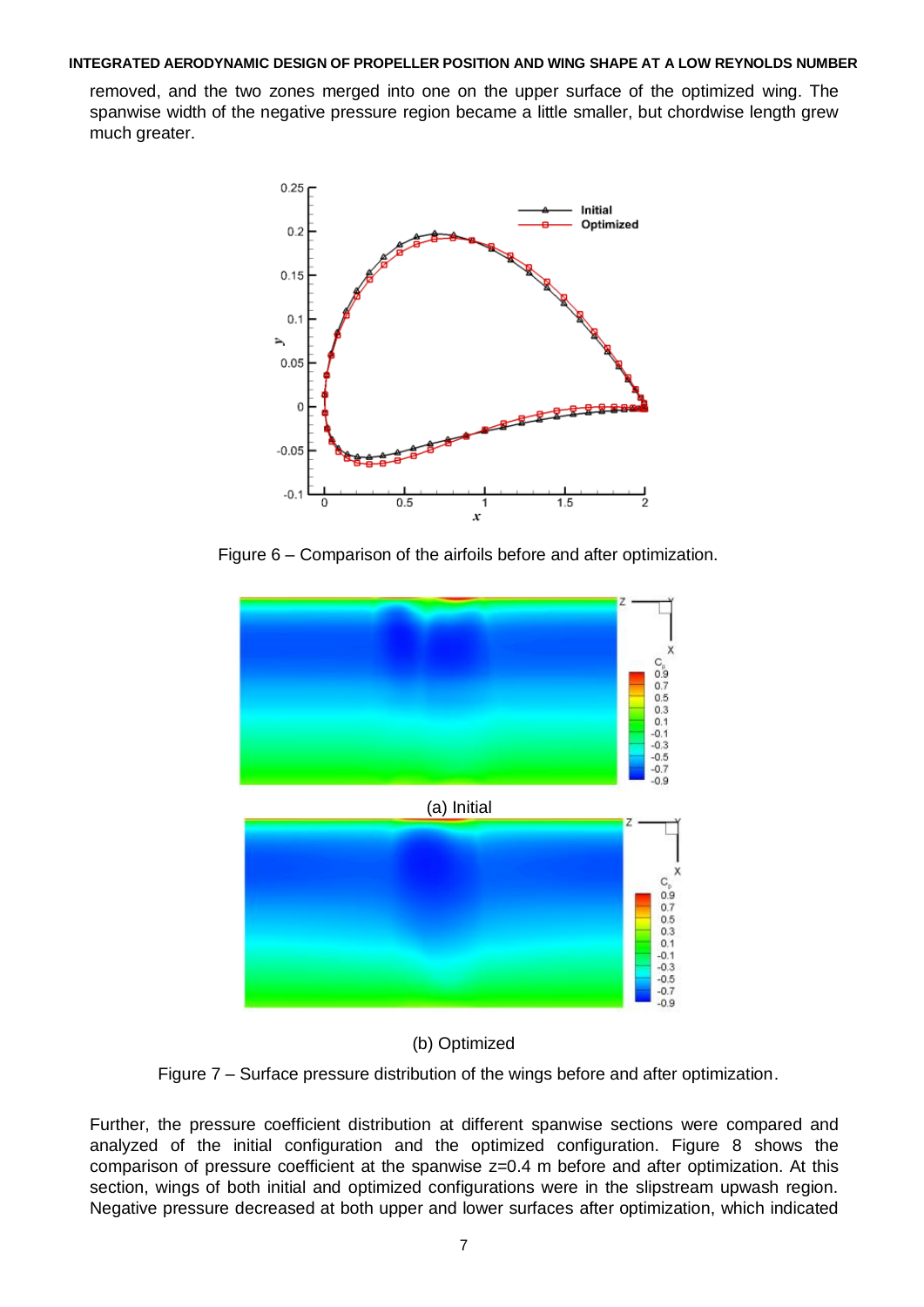that local upwash effect went weaker.

Figure 9 shows the comparison of pressure coefficient at the spanwise  $z=0.4$  m before and after optimization. Initial wing experienced downwash slipstream and intense negative angle-of –attack effect. These negative impacts got great improvement after optimization.



Figure 8 – Comparison of  $C_p$  at the spanwise  $z=0.4$  m before and after optimization.



Figure 9 – Comparison of  $C_p$  at the spanwise  $z = -0.4$  m before and after optimization.

Figure 10 shows the comparison of pressure coefficient at the spanwise z=0 before and after optimization. The optimized wing experienced much stronger upwash than the initial wing, therefore, the suction peak on the upper surface of the optimized wing grew much larger.

It could be found from Figure 8, 9 and 10 that, generally, pressure distributions at different sections along spanwise on the surfaces of the wing was much fuller and plumper after optimization. The pressure recovery on the upper surface of the wing in the slipstream areas of the propeller became more moderate and smoother. These were conducive to reducing the drag and increasing the lift of the wing.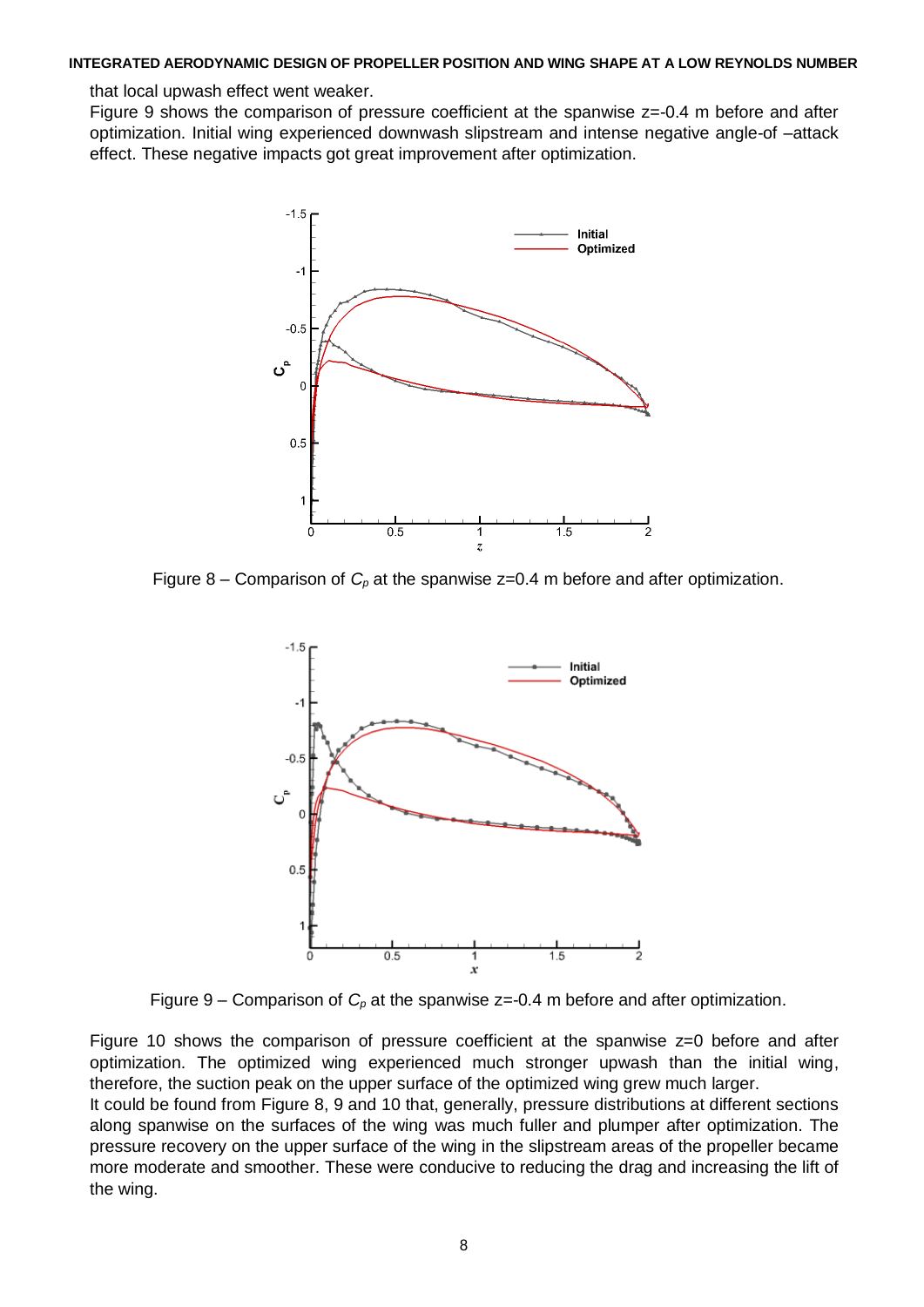

Figure 10 – Comparison of *C<sup>p</sup>* at the spanwise z=0 before and after optimization.

## **7. Conclusions**

An efficient integrated aerodynamic design system was established and applied to improve the cruise aerodynamic performance of a leading-edge configuration a low Reynolds number. It could be concluded that:

- The lift-to-drag ratio of the wing significantly increased by integrated aerodynamic optimization *•*design to the position of the propeller and the shape of the wing in a coupled manner through the slipstream effect;
- *•* The integrated aerodynamic design method could be extended to high altitude and long endurance solar powered UAVs with multiple propellers for heavier mission load and lower energy consumption by improving their integrated aerodynamic performances.

As a future work, the present design method will be applied for complex geometries with multiplepropeller configuration.

## **8. Contact Author Email Address**

The contact author email address: [yangwei\\_cardc@sina.com.](mailto:yangwei_cardc@sina.com)

## **9. Copyright Statement**

The authors confirm that they, and/or their company or organization, hold copyright on all of the original material included in this paper. The authors also confirm that they have obtained permission, from the copyright holder of any third party material included in this paper, to publish it as part of their paper. The authors confirm that they give permission, or have obtained permission from the copyright holder of this paper, for the publication and distribution of this paper as part of the ICAS proceedings or as individual off-prints from the proceedings.

## **References**

- [1] Romeo, G and Fulla, G. Aerodynamic and structural analysis of HAVE solar platform. *AIAA 1st Technical Conference and Workshop on Unmanned Aerospace Vehicles*. Reston, VA: AIAA, 2002.
- [2] Wang Y K. Application prospect and development analysis of near space vehicle. *National defense science and technology*. Vol. 30 No.2, pp 20-24, 2009. (in Chinese)
- [3] Wang Y F, An Y W and Yang J H. Current status and development trend of near space vehicles. *Fundamentals of National Defense Technology*. Vol. 1, pp 33-37, 2010. (in Chinese)
- [4] Rakshith B R, Deshpande S M, Roaddam N, et al. Optimal low-drag wing platforms for tractorconfiguration propeller-driven aircraft. *Journal of Aircraft*. Vol. 52 No.6, pp1-11, 2015.